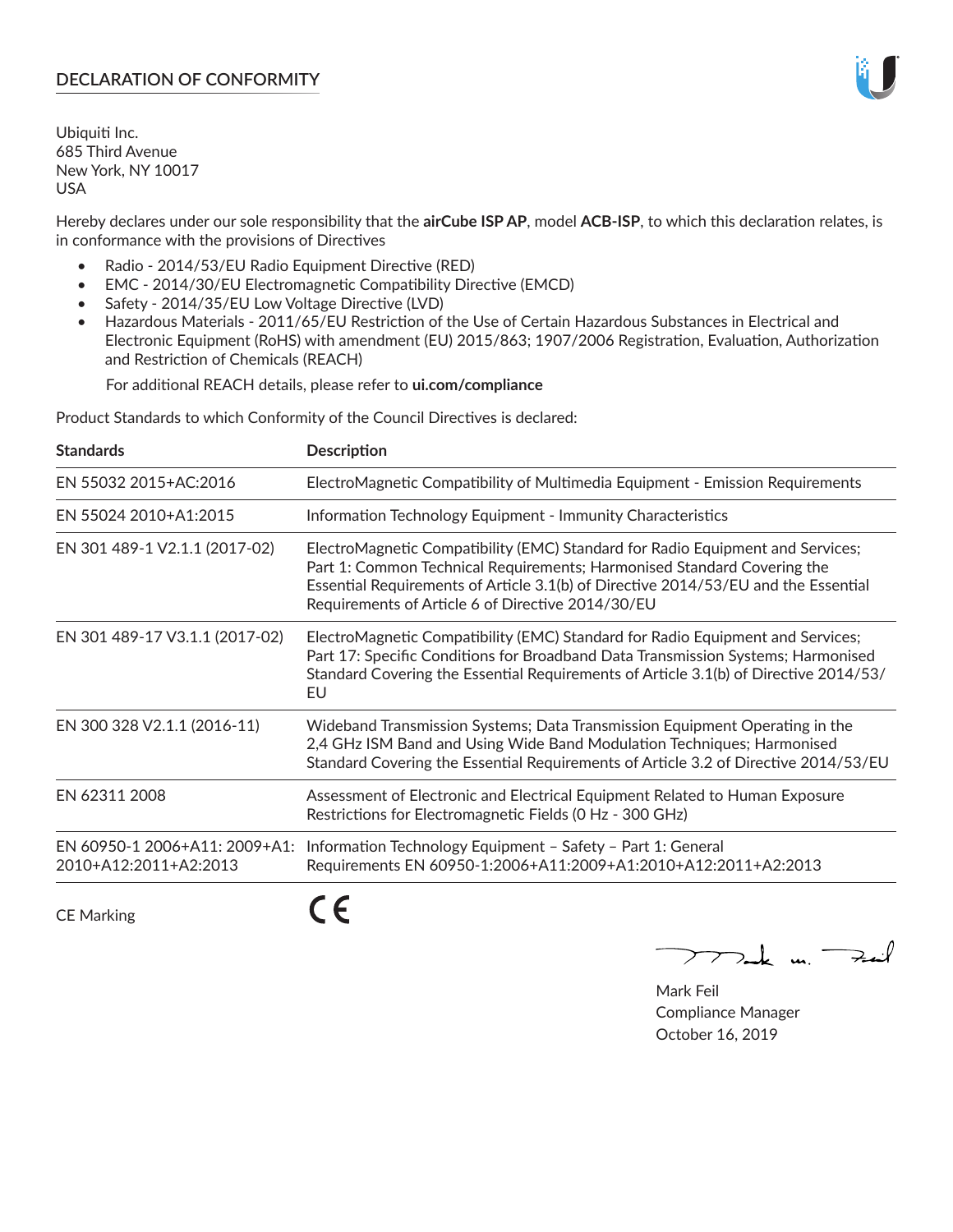# **DECLARATION OF CONFORMITY**



## **български** [Bulgarian]

С настоящото Ubiquiti декларира, че това устройство ACB-ISP е в съответствие със съществените изисквания и други приложими разпоредби на Директиви 2014/53/EC, 2014/30/ЕС, 2014/35/ЕС.

## **Hrvatski** [Croatian]

Ubiquiti ovim putem izjavljuje da je ovaj uređaj ACB-ISP sukladan osnovnim zahtjevima i ostalim bitnim odredbama Direktiva 2014/53/EU, 2014/30/EU, 2014/35/EU.

# **Čeština** [Czech]

Ubiquiti tímto prohlašuje, že toto ACB-ISP zařízení, je ve shodě se základními požadavky a dalšími příslušnými ustanoveními směrnic 2014/53/EU, 2014/30/EU, 2014/35/EU.

## **Dansk** [Danish]

Hermed, Ubiquiti, erklærer at denne ACB-ISP enhed, er i overensstemmelse med de væsentlige krav og øvrige relevante krav i direktiver 2014/53/EU, 2014/30/EU, 2014/35/EU.

## **Nederlands** [Dutch]

Hierbij verklaart Ubiquiti, dat deze ACB-ISP apparaat, in overeenstemming is met de essentiële eisen en de andere relevante bepalingen van richtlijnen 2014/53/EU, 2014/30/EU, 2014/35/EU.

## **English**

Hereby, Ubiquiti, declares that this ACB-ISP device, is in compliance with the essential requirements and other relevant provisions of Directives 2014/53/EU, 2014/30/EU, 2014/35/EU.

## **Eesti keel** [Estonian]

Käesolevaga Ubiquiti kinnitab, et antud ACB-ISP seade, on vastavus olulistele nõuetele ja teistele asjakohastele sätetele direktiivide 2014/53/EL, 2014/30/EL, 2014/35/EL.

## **Suomi** [Finnish]

Täten Ubiquiti vakuuttaa, että tämä ACB-ISP laite, on yhdenmukainen olennaisten vaatimusten ja muiden sitä koskevien direktiivien 2014/53/EU, 2014/30/EU, 2014/35/EU.

# **Français** [French]

Par la présente Ubiquiti déclare que l'appareil ACB-ISP, est conforme aux exigences essentielles et aux autres dispositions pertinentes des directives 2014/53/UE, 2014/30/UE, 2014/35/UE.

## **Deutsch** [German]

Hiermit erklärt Ubiquiti, dass sich dieses ACB-ISP Gerät, in Übereinstimmung mit den grundlegenden Anforderungen und den anderen relevanten Vorschriften der Richtlinien 2014/53/EU, 2014/30/EU, 2014/35/EU befindet.

## **Ελληνικά** [Greek]

Δια του παρόντος, Ubiquiti, δηλώνει ότι αυτή η συσκευή ACB-ISP, είναι σε συμμόρφωση με τις βασικές απαιτήσεις και τις λοιπές σχετικές διατάξεις των οδηγιών 2014/53/EE, 2014/30/EE, 2014/35/EE.

## **Magyar** [Hungarian]

Ezennel Ubiquiti kijelenti, hogy ez a ACB-ISP készülék megfelel az alapvető követelményeknek és más vonatkozó 2014/53/ EU, 2014/30/EU, 2014/35/EU irányelvek rendelkezéseit.

# **Íslenska** [Icelandic]

Hér, Ubiquiti, því yfir að þetta ACB-ISP tæki er í samræmi við grunnkröfur og önnur viðeigandi ákvæði tilskipana 2014/53/ ESB, 2014/30/ESB, 2014/35/ESB.

## **Italiano** [Italian]

Con la presente, Ubiquiti, dichiara che questo dispositivo ACB-ISP, è conforme ai requisiti essenziali ed alle altre disposizioni pertinenti delle direttive 2014/53/UE, 2014/30/UE, 2014/35/UE.